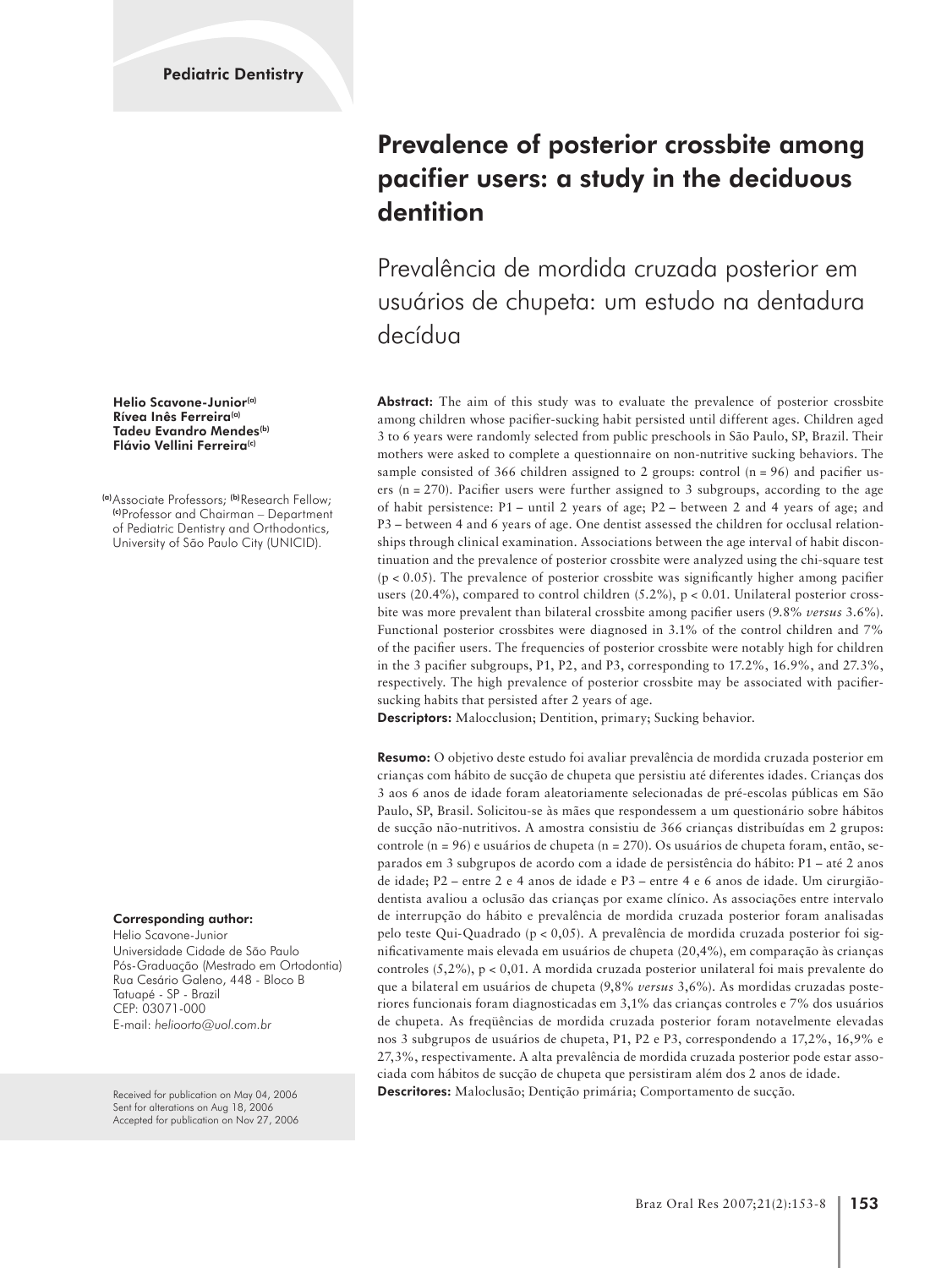# Introduction

Many factors may be implicated in the etiology of posterior crossbite and much attention has been drawn to the non-nutritive sucking habits.<sup>8-</sup> 10,16,17 An increased prevalence of posterior crossbite in pacifier users has been reported by several authors.1,2,6,8,17,18,22-24 Although many studies clearly demonstrated that prolonged non-nutritive sucking habits have a negative influence on occlusion in the deciduous dentition, $1,2,14-17,21-24$  few investigations have been carried out to analyze the association between the cessation of such habits at different ages and the development of malocclusions.

Thus, the aim of this study was to evaluate the prevalence of posterior crossbite among children who discontinued their pacifier-sucking habit until 2 years of age, between 2 and 4 years of age, and between 4 and 6 years of age. The null hypothesis stated no relationship exists between pacifier use discontinuation at different age intervals and the prevalence of posterior crossbite.

# Material and Methods

This cross-sectional study is in agreement with Resolution 196/96, Brazilian National Committee of Health.

The present epidemiological investigation was conducted in public preschools in the eastern region of the city of São Paulo, SP, Brazil. Of 5 public preschools contacted, 3 agreed to participate in this research. Thus, the sample population consisted of mothers and their children randomly selected from these 3 public preschools. A total of 693 mothers of children aged 3 to 6 years, both genders, were asked to complete a questionnaire on non-nutritive sucking habits. Written informed consent was obtained from all participants' parents or legal guardians.

The mothers were asked whether their children had regularly sucked on pacifiers and, if so, at what age the habit was discontinued. Information about the type of pacifier (conventional or "orthodontic") was not collected, since previous studies demonstrated no clinically significant differences between children who sucked on conventional pacifiers and those who used "orthodontic" ones, as far as the transverse occlusal relationship is concerned.1,2,24 Children with digit-sucking habits were not included. Another criterion for sample selection was the absence of abnormal pressure habits over the craniofacial complex, such as the repetitive pressure of one hand over one side of the face, while the child is watching television, reading, studying and/or sleeping, since the persistence of these habits could also predispose to posterior crossbite.7,15

A previously calibrated and well-trained orthodontist, who was blinded to the questionnaire data, performed all clinical examinations in classroom settings under artificial light. During the clinical examination, the children were asked to sit in an upright position and bite in maximal intercuspation.

Children were selected based on a requirement that included all deciduous teeth present without cavitated carious lesions that could interfere with the occlusion assessments in the transverse plane. Children having one or more permanent teeth erupted or in eruption were excluded, since the purpose of this study was to relate posterior crossbite in the deciduous dentition to the duration of pacifier-sucking habit. The present study comprised presumably healthy children, without mouth breathing, orofacial clefts, or any other developmental anomalies that could contribute to the establishment of a posterior crossbite.

In this study, posterior crossbite was defined as a transverse discrepancy in the arches relationship in which the palatal cusps of one or more of the maxillary posterior teeth do not occlude in the central fossae of the opposing mandibular teeth.14 Therefore, a posterior crossbite was recorded whenever one maxillary deciduous canine and/or at least one maxillary deciduous molar occluded palatally to the buccal cusp of the opposing mandibular tooth. This reverse relationship was classified as unilateral or bilateral. Another variant comprises the so-called functional posterior crossbites, resulting from the mandible shifting into an abnormal position due to the presence of tooth interferences, frequently involving the deciduous canines. Functional crossbites are typically associated with mild bilateral constriction of the maxillary arch, which forces the mandible to displace laterally to a position that is more comfortable for the child.14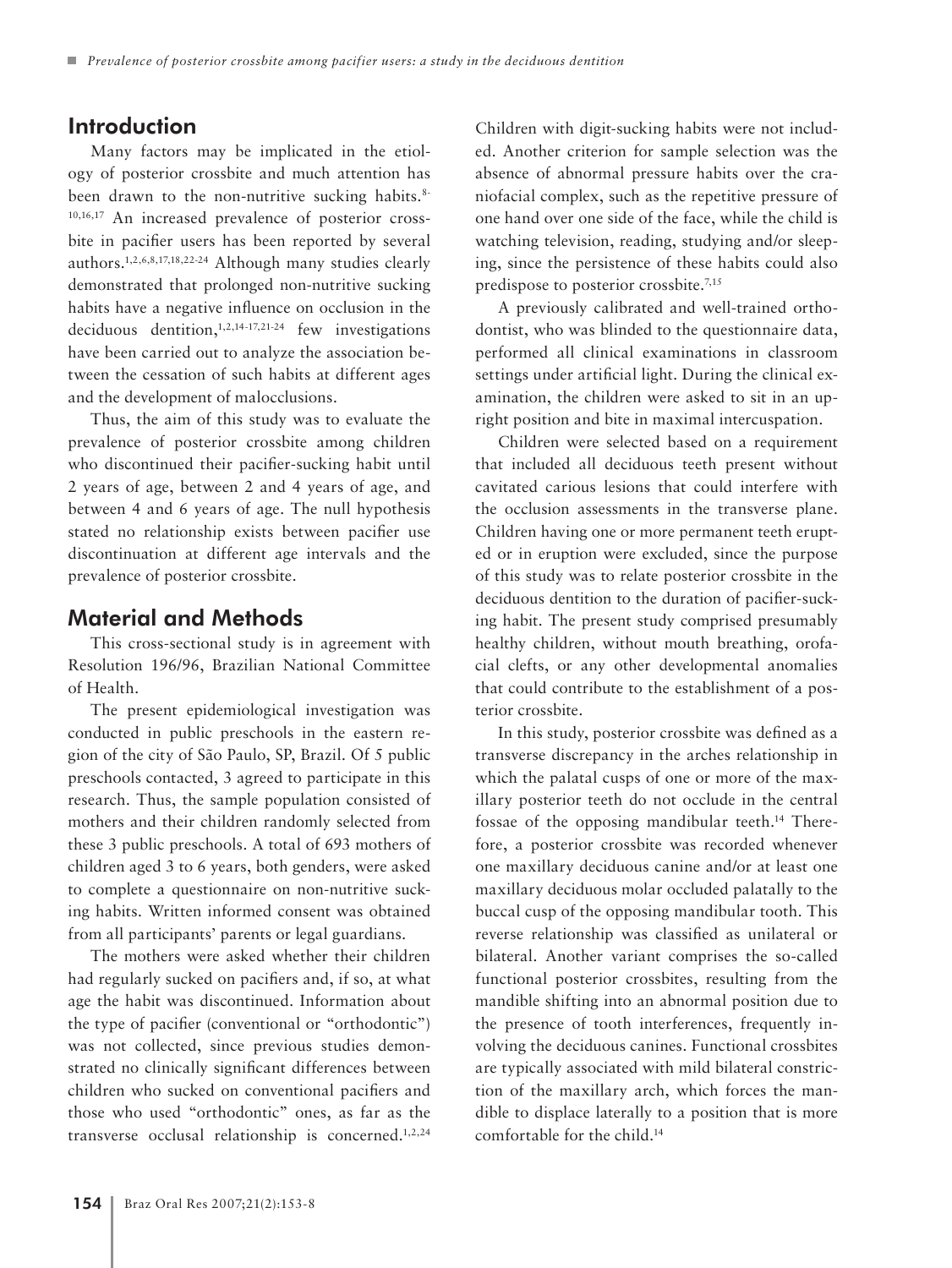The sample consisted of 366 children who met the inclusion requirements. Approximately 47% of the children were excluded because (1) the questionnaires were not properly answered, (2) a history of digit-sucking and abnormal pressure habits was reported, (3) the children had undergone or were undergoing orthodontic treatment, (4) the mothers did not sign the written consent form, (5) the children refused to participate during the clinical examination, and (6) the children did not meet the clinical inclusion criteria.

Children were assigned to 2 groups: control  $(n = 96)$  and pacifier users  $(n = 270)$ . The control group comprised children who had never sucked on a pacifier or a finger. To investigate the association between the prevalence of posterior crossbite and the age interval at which pacifier use was discontinued, children with a history of pacifier-sucking habit were further categorized into 3 subgroups: P1 – pacifier use persisted until 2 years of age; P2 – pacifier use was discontinued between 2 and 4 years of age; and P3 – pacifier use was discontinued between 4 and 6 years of age (Table 1).

Two-dimensional cross-tabulation was performed on questionnaire information *versus* clinical data. Combined data were submitted to the chi-square test to analyze possible associations between the prevalence of posterior crossbite and pacifier-sucking habits, considering the age interval at which pacifier use was discontinued. Significance was predetermined at  $p < 0.05$ .

### **Results**

The prevalence of posterior crossbite according to duration of pacifier-sucking habit is shown in Table 2. Posterior crossbite was more frequently diagnosed among pacifier users, especially among children whose pacifier-sucking habit was discontinued between 4 and 6 years of age (27.3%). Children whose pacifier-sucking habit persisted until the age of 2 years, as well as those who discontinued pacifier use between 2 and 4 years of age, had an increased prevalence of posterior crossbite; but children whose pacifier-sucking habit was ceased between 4 and 6 years of age had by far the highest prevalence. It should be noted that the prevalence of posterior crossbite in pacifier users was approximately 4 times as high as that observed for the control children (20.4% *versus* 5.2%).

Table 3 shows data on the types of posterior crossbite for control children and pacifier users. Unilateral posterior crossbite, compared to the bilateral one, was more prevalent among pacifier users, as frequencies of 9.8% and 3.6%, respectively, were recorded. The prevalence of unilateral posterior crossbite was found to be higher for children whose pacifier-suck-

| <b>able 1 -</b> Sample distribution according to gender and pacitier use." |          |                                                     |                              |                                                                                                                |               |  |
|----------------------------------------------------------------------------|----------|-----------------------------------------------------|------------------------------|----------------------------------------------------------------------------------------------------------------|---------------|--|
| Gender                                                                     | Control  | P1 - Pacifier use persisted<br>until 2 years of age | between 2 and 4 years of age | $P2$ – Pacifier use was discontinued $\mid$ P3 – Pacifier use was discontinued<br>between 4 and 6 years of age | Total         |  |
| Male                                                                       | 44 (12)  | 50 (13.7)                                           | 37(10.1)                     | 44 (12)                                                                                                        | 175 (47.8)    |  |
| Female                                                                     | 52(14.2) | 49 (13.4)                                           | 46 (12.6)                    | 44 (12)                                                                                                        | (52.2)<br>191 |  |

Total 96 (26.2) 99 (27.1) 83 (22.7) 88 (24) 366 (100)

**Table 1** - Sample distribution according to gender and pacifier use.\*

\*Data are presented as n (% of total sample).

Table 2 - Prevalence of posterior crossbite by pacifier use.

| Posterior Crossbite<br>(Yes/No) | Control<br>$(n = 96)$ | P1 - Pacifier use<br>persisted until 2 years<br>of age ( $n = 99$ ) | P2 - Pacifier use was<br>discontinued between 2 and 4<br>years of age ( $n = 83$ ) | P3 - Pacifier use was<br>discontinued between 4 and 6<br>years of age ( $n = 88$ ) | Pacifier users<br>$(n = 270)$ |
|---------------------------------|-----------------------|---------------------------------------------------------------------|------------------------------------------------------------------------------------|------------------------------------------------------------------------------------|-------------------------------|
| Yes                             | 5 2%                  | 17.2%                                                               | 16.9%                                                                              | 27.3%                                                                              | 20.4%                         |
| No.                             | 94.8%                 | 82.8%                                                               | 83.1%                                                                              | 72.7%                                                                              | 79.6%                         |
| Total                           | 100%                  | 100%                                                                | 100%                                                                               | 100%                                                                               | 100%                          |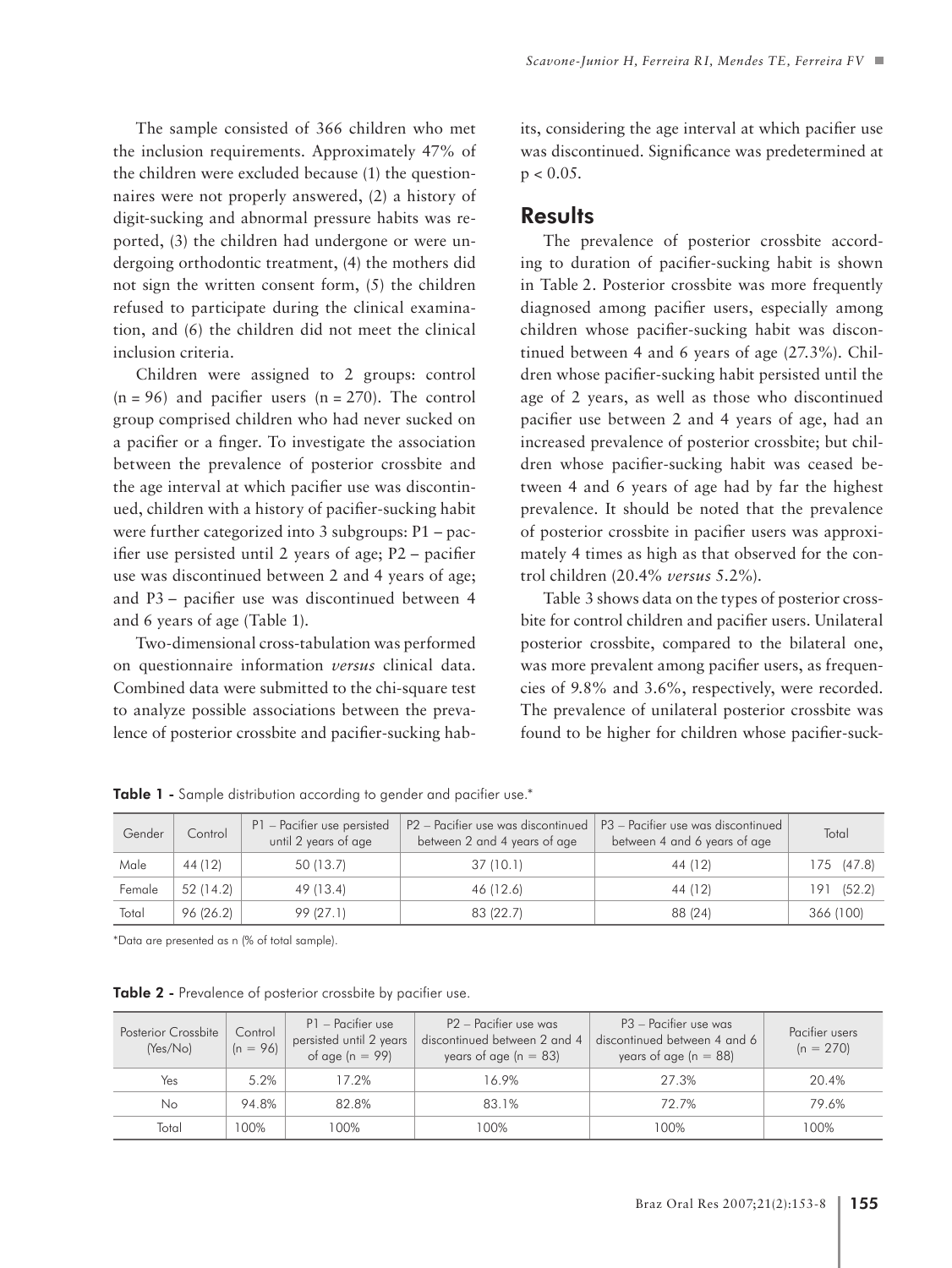| Posterior<br>Crossbite | Control | P1 – Pacifier use persisted<br>until 2 years of age | between 2 and 4 years of age | $P2$ – Pacifier use was discontinued $\mid$ P3 – Pacifier use was discontinued<br>between 4 and 6 years of age | Pacifier<br>users |
|------------------------|---------|-----------------------------------------------------|------------------------------|----------------------------------------------------------------------------------------------------------------|-------------------|
| Unilateral             |         |                                                     |                              |                                                                                                                |                   |
| Bilateral              |         |                                                     |                              |                                                                                                                |                   |
| Functional             |         |                                                     |                              | 10 2                                                                                                           |                   |

Table 3 - Percentages of the types of posterior crossbite by pacifier use.

Table 4 - Association between prevalence of posterior crossbite and pacifier use.

|                                                                                   | Posterior Crossbite |         |
|-----------------------------------------------------------------------------------|---------------------|---------|
| Comparison between groups                                                         | $(\chi^2)^*$        | p value |
| Control versus P1 - Pacifier use persisted<br>until 2 years of age                | 5.83                | 0.02    |
| Control versus P2 - Pacifier use was<br>discontinued between 2 and 4 years of age | 521                 | O 02    |
| Control versus P3 - Pacifier use was<br>discontinued between 4 and 6 years of age | 15.21               | 0.OO    |
| Control versus Pacifier users                                                     | 10.80               | 0.00    |

 $*(\chi^2)$  indicates chi-square values.

ing habit persisted until 2 years of age (11.2%) and for those who discontinued pacifier use between 4 and 6 years of age (11.4%). The frequencies of functional posterior crossbites were greater among children who discontinued pacifier use between 2 and 4 years of age (8.4%), as well as between 4 and 6 years of age (10.2%), in comparison to control children (3.1%) and to those whose pacifier-sucking habit persisted until 2 years of age (3%).

As demonstrated in Table 4, posterior crossbite was significantly more prevalent in pacifier users with persisting non-nutritive sucking habits until 2 years of age and those having their habits ceased between 2 and 4 years of age, compared to control children  $(p = 0.02)$ . Nevertheless, there was a highly significant difference between control children and pacifier users whose non-nutritive sucking habit was discontinued between 4 and 6 years of age ( $p < 0.01$ ).

# **Discussion**

The pacifier-sucking habit is very common in many western countries.<sup>11</sup> In a Brazilian study of 650 mother-infant pairs, Victora *et al*. 20 (1997) reported that approximately 85% of infants were already using pacifiers at the age of 1 month. Pacifier use is common both in the hospital and during the early months of life, when non-nutritive sucking habits are useful in helping to calm infants.<sup>4</sup> However, an increased prevalence of posterior crossbite has been observed among children with non-nutritive sucking habits at the age of 2 years or older.<sup>16,22,23</sup> It has been suggested that the type of non-nutritive sucking habit per se seems to influence the transverse disharmony.13,17,18,22,23 Posterior crossbite was more frequently diagnosed among pacifier users than among digit-suckers.<sup>22,23</sup>

The decision as to when and how, or even whether, to treat posterior crossbite in the deciduous dentition is a controversial issue. Early treatment of posterior crossbites has been recommended due to the fact that these malocclusions are transferred to the permanent dentition in many cases,  $6,7,12,19$  and that posterior crossbite might lead to progressive mandibular dysfunction and, maybe, even craniofacial asymmetry.6,12,18 It has also been suggested that the later the posterior crossbite is treated, the greater is the risk of damaging the temporomandibular joint. Another reason for early treatment of posterior crossbite is that in the transverse dimension, growth slows down earlier than in the sagittal or vertical dimension. In fact, it is uncertain as to how much spontaneous correction of the posterior crossbite may be expected.1,14,16 In different countries and decades, frequency estimates of posterior crossbite vary between 5% and 26% or greater, depending on the prevalence and duration of nonnutritive sucking habits.2,3,5,6,8,16-18,22-24 The epidemiological association between pacifier-sucking habit and posterior crossbite has been documented by many authors.<sup>1,2,8,16,17,22,24</sup> Larsson<sup>8</sup> (1986) reported that the prevalence of posterior crossbite was 5 times as high among 4-year-old pacifier users, when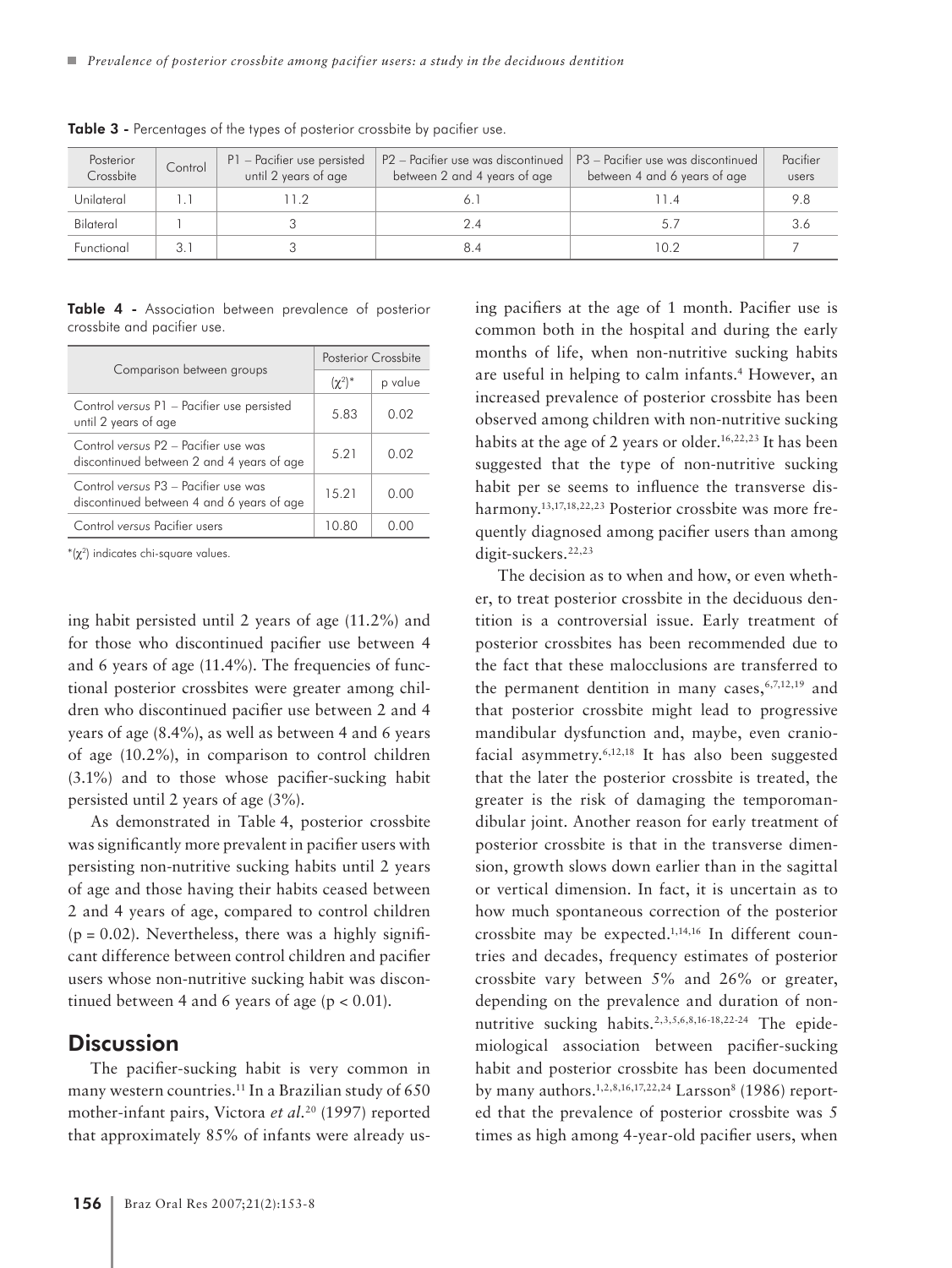compared to children with no previous non-nutritive sucking habits. In a study conducted by Adair *et al*. 2 (1995), posterior crossbite was diagnosed in 15% of the pacifier users, and, in contrast, in 5.1% of the control children. Zardetto *et al*. 24 (2002) diagnosed posterior crossbite only in pacifier users.

Some authors have addressed the relationship between infant feeding methods and posterior crossbite.5,10,21,22 Viggiano *et al*. 21 (2004) observed that children with non-nutritive sucking habits and those who were bottle-fed had a twofold risk of developing posterior crossbite. Conversely, Karjalainen *et al*. 5 (1999) found neither posterior crossbite nor large overjet to be associated with non-nutritive sucking habits. When comparing distinct samples, however, the results must be interpreted with caution because there are cultural differences in feeding methods, as well as in non-nutritive sucking behaviors.

This study reported a greater prevalence of posterior crossbite among pacifier users in the deciduous dentition (20.4%), when compared to other studies.2,3,8,10,24 Of the 366 children examined, 73.8% had pacifier-sucking habit. Based on data shown in Table 4, the pacifier-sucking habit was significantly associated with the presence of posterior crossbite. Caglar *et al*. 3 (2005) reported some data on non-nutritive sucking habits and prevalence of malocclusions in the deciduous dentition, involving 7 countries. Remarkably, data from Porto Alegre, a city in southern Brazil, confirmed a high prevalence of pacifier use among Brazilian children (82%), when compared to data from other countries, e.g. Niigata – Japan (0%), Mexico City – Mexico (5%), and Iowa City – USA (43%). Among Brazilian children, 13% had posterior crossbite. Considering the high percentage of pacifier users in the Brazilian sample, it can be inferred that there is a strong association between pacifier-sucking habit and posterior crossbite.

Most cases of posterior crossbite in the deciduous dentition appear to be unilateral rather than bilateral.1,2,6,14,16,18 As in previous studies, unilateral posterior crossbite was more prevalent among pacifier users. Relatively low prevalences of bilateral posterior crossbite were recorded for both the control children (1%) and the pacifier users (3.6%). The present study highlighted the clinical importance of the association between the duration of pacifier use and the prevalence of posterior crossbite (Tables 2 and 4). The findings of this investigation are in agreement with those reported by Warren, Bishara<sup>22</sup> (2002). The prevalence of posterior crossbite was higher as the duration of pacifier-sucking habit increased. Even the children with shorter pacifiersucking habit duration, i.e. pacifier use that persisted until 2 years of age, showed a significant difference from those having no habits (Table 4).

There are some limitations in interpreting the findings of the present research. The retrospective nature of this investigation did not avoid recall bias. Actually, the collecting of data on non-nutritive sucking behaviors relied on parental recall of information. However, the young age of the children enhanced the likelihood that the information regarding the cessation of non-nutritive sucking habits was reliable.

Data on frequency and intensity of non-nutritive sucking behaviors were not collected. The reported number of hours of pacifier use per day, termed "intensity" in some studies, was positively correlated with the presence of posterior crossbite.<sup>13,16</sup> Nevertheless, in a more recent publication, no relationship between hours of use per day and any aspect of the occlusion in the deciduous dentition was found.<sup>2</sup> Furthermore, data on pacifier-sucking "intensity" would be even more prone to recall bias.

The statistical method employed in this study tested the association between variables, irrespective of the possible interactions among them. However, given the great frequency of pacifier-sucking habit and the high prevalence of posterior crossbite, it can be stated that pacifier use might have been a relevant factor in the etiology of this malocclusion.

More importantly from a clinical perspective, the present study reported a relatively high prevalence of posterior crossbite among children whose pacifier-sucking habit persisted until 2 years of age (17.2%). This is a dental health problem that should be carefully considered, since it is difficult to predict whether, and to what extent, these transverse disharmonies will persist into the mixed and permanent dentitions. In accordance with a study by Modéer *et al*. 16 (1982), the results also indicated that pacifier use should be controlled starting at the